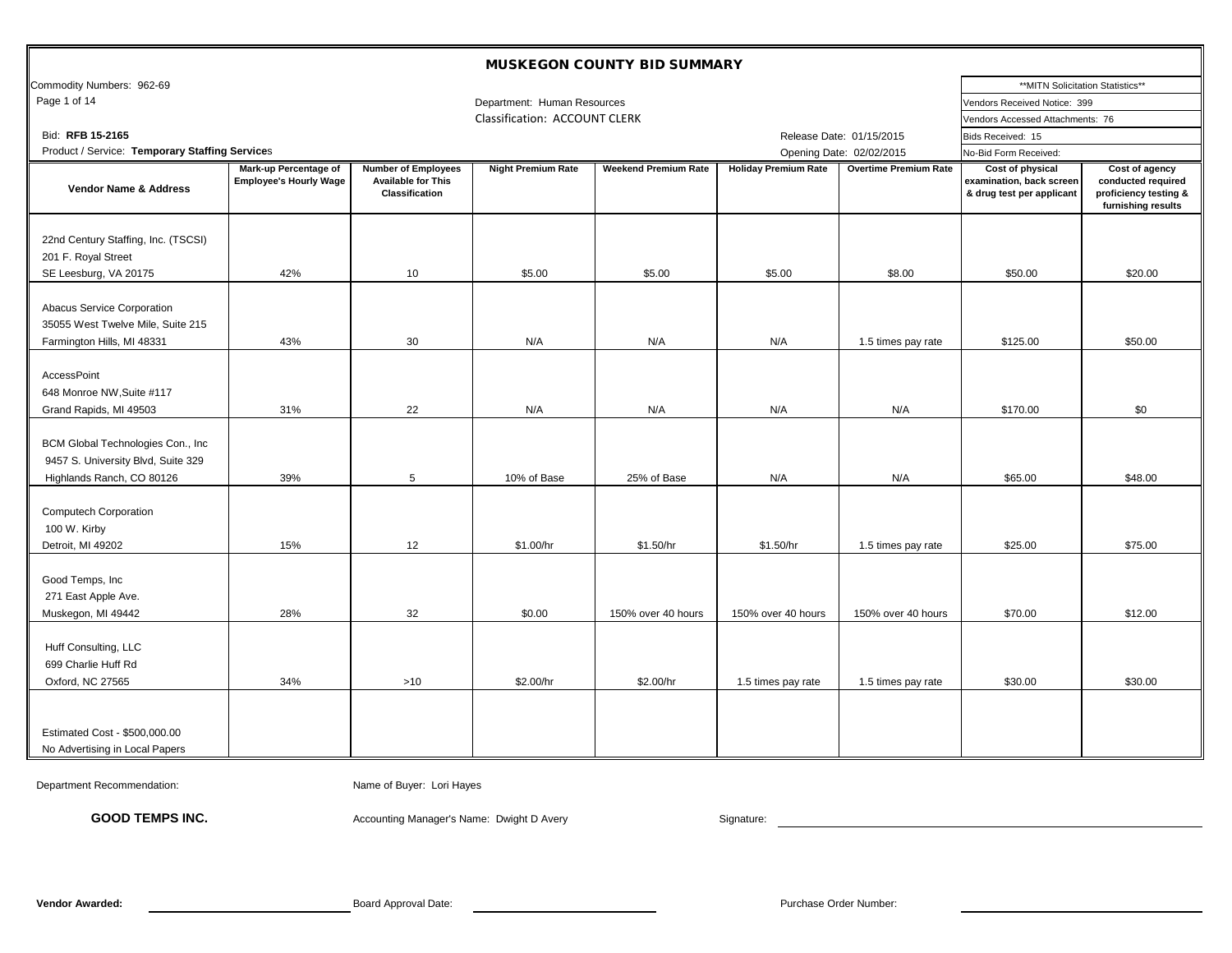Commodity Numbers: 962-69<br>Page 2 of 14

#### Department: Human Resources Classification: ACCOUNT CLERK

| Bid: RFB 15-2165                                                                  |                                                        |                                                                           |                                               |                                                  |                                      |                                 | Release Date: 01/15/2015                                                  |                                                                                     |
|-----------------------------------------------------------------------------------|--------------------------------------------------------|---------------------------------------------------------------------------|-----------------------------------------------|--------------------------------------------------|--------------------------------------|---------------------------------|---------------------------------------------------------------------------|-------------------------------------------------------------------------------------|
| Product / Service: Temporary Staffing Services                                    |                                                        |                                                                           |                                               |                                                  |                                      |                                 | Opening Date: 02/02/2015                                                  |                                                                                     |
| <b>Vendor Name &amp; Address</b>                                                  | Mark-up Percentage of<br><b>Employee's Hourly Wage</b> | <b>Number of Employees</b><br><b>Avaliable for This</b><br>Classification | <b>Night Premium Rate</b>                     | <b>Weekend Premium Rate</b>                      | <b>Holiday Premium Rate</b>          | <b>Overtime Premium Rate</b>    | Cost of physical<br>examination, back screen<br>& drug test per applicant | Cost of agency<br>conducted required<br>proficiency testing &<br>furnishing results |
| Manpower<br>5797 Harvey St.<br>Muskegon, MI 49444                                 | 33%                                                    | 80                                                                        | N/A                                           | N/A                                              | Paid By Manpower<br>After 1800 hours | 1.5 times pay rate              | Drug Screen Included,<br>Physical Exam and<br>Backscreen @ Cost           | \$20.00                                                                             |
| Marko Technologies<br>1 Washington Park, Suite 1303<br>Newark, NJ 07102           | 41%                                                    | 16                                                                        | \$2.00/hr                                     | \$2.00/hr                                        | 2 times pay rate                     | 1.5 times pay rate              | \$150.00                                                                  | \$50.00                                                                             |
| <b>MCM Staffing</b><br>415 W II Mile Rd<br>Madison Heights, Mi 48071              | 46%                                                    | 1000                                                                      | N/A                                           | \$0.00                                           | 2 times pay rate                     | 1.5x Market Rate<br>x Payrate   | \$95.00                                                                   | \$0                                                                                 |
| P.I.E. Management, LLC<br>120 N Washington Square, Ste 805<br>Lansing, MI 48933   | 28%                                                    | 12                                                                        | \$1.50/hr                                     | \$0.00                                           | 1.5 times pay rate                   | 1.5 times pay rate              | \$50.00                                                                   | \$0.00                                                                              |
| Seville Staffing LLC<br>180 N. Michigan Ave, Suite 1510<br>Chicago, IL 60601      | 41%                                                    | 20                                                                        | Employee Rate<br>$\overline{+}$<br>43% markup | <b>Employee Rate</b><br>$\ddot{}$<br>44% mark up | <b>Employee Rate</b><br>26% markup   | Employee rate<br>x 1.5<br>x130% | \$90.00                                                                   | \$50                                                                                |
| Smart It Pros, Inc.<br>6001 N. Adams Rd. Suite #205<br>Bloomfield Hills, MI 48304 | 25%                                                    | 6                                                                         | 1.5 times pay rate                            | 1.5 times pay rate                               | 1.5 times pay rate                   | 1.5 times pay rate              | \$159.00                                                                  | \$0                                                                                 |
| Staff Today Inc.<br>21 E. Rowland Ave #313<br>Covina, CA 91723                    | 32%                                                    | 150                                                                       | \$3.50                                        | \$3.50                                           | 1.5 x regular pay rate               | 1.5 times pay rate              | \$112.50                                                                  | \$0                                                                                 |
| Vibrus Group, LLC<br>16000 W. Nine Mile Road, Suite 220<br>Southfield, MI 48075   | 49%                                                    | 25                                                                        | \$2.00/hr                                     | \$2.00/hr                                        | 1.5 times pay rate                   | 1.5 times pay rate              | \$162.00                                                                  | \$50.00                                                                             |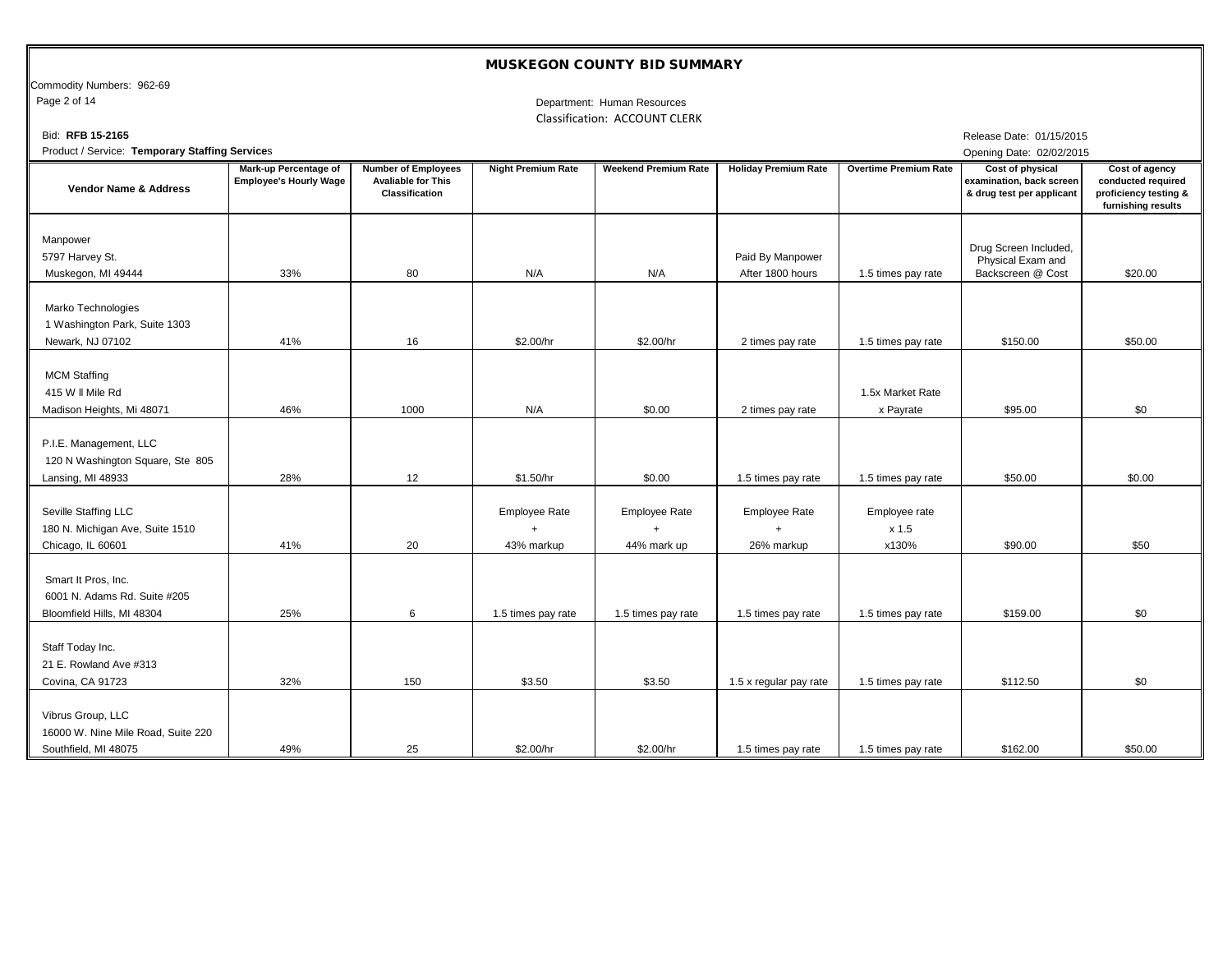Commodity Numbers: 962-69<br>Page 4 of 12

Department: Human Resources Classification: CLERK TYPIST

| Bid: RFB 15-2165                                                                                     |                                                        |                                                                           |                           |                             |                             |                              | Release Date: 01/15/2015                                                         |                                                                                     |
|------------------------------------------------------------------------------------------------------|--------------------------------------------------------|---------------------------------------------------------------------------|---------------------------|-----------------------------|-----------------------------|------------------------------|----------------------------------------------------------------------------------|-------------------------------------------------------------------------------------|
| Product / Service: Temporary Staffing Services                                                       |                                                        |                                                                           |                           |                             |                             |                              | Opening Date: 02/02/2015                                                         |                                                                                     |
| Vendor Name & Address                                                                                | Mark-up Percentage of<br><b>Employee's Hourly Wage</b> | <b>Number of Employees</b><br><b>Avaliable for This</b><br>Classification | <b>Night Premium Rate</b> | <b>Weekend Premium Rate</b> | <b>Holiday Premium Rate</b> | <b>Overtime Premium Rate</b> | <b>Cost of physical</b><br>examination, back screen<br>& drug test per applicant | Cost of agency<br>conducted required<br>proficiency testing &<br>furnishing results |
| 22nd Century Staffing, Inc. (TSCSI)<br>201 F. Royal Street<br>SE Leesburg, VA 20175                  | 42%                                                    | 10                                                                        | \$5.00                    | \$5.00                      | \$5.00                      | \$8.00                       | \$50.00                                                                          | \$20.00                                                                             |
| Abacus Service Corporation<br>35055 West Twelve Mile, Suite 215<br>Farmington Hills, MI 48331        | 43%                                                    | 35                                                                        | N/A                       | N/A                         | N/A                         | 1.5 times pay rate           | \$125.00                                                                         | \$50.00                                                                             |
| AccessPoint<br>648 Monroe NW, Suite #117<br>Grand Rapids, MI 49503                                   | 31%                                                    | 22                                                                        | N/A                       | N/A                         | N/A                         | N/A                          | \$170.00                                                                         | \$0                                                                                 |
| BCM Global Technologies Con., Inc<br>9457 S. University Blvd, Suite 329<br>Highlands Ranch, CO 80126 | 39%                                                    | 10                                                                        | 10% of Base               | 25% of Base                 | N/A                         | N/A                          | \$65.00                                                                          | \$48.00                                                                             |
| <b>Computech Corporation</b><br>100 W. Kirby<br>Detroit, MI 49202                                    | 12%                                                    | 15                                                                        | \$1.00                    | \$1.50                      | \$1.50/hr                   | 1.5 times pay rate           | \$25.00                                                                          | \$75.00                                                                             |
| Good Temps, Inc<br>271 East Apple Ave.<br>Muskegon, MI 49442                                         | 28%                                                    | 75                                                                        | \$0.00                    | 150% over 40 hours          | 150% over 40 hours          | 150% over 40 hours           | \$70.00                                                                          | \$12.00                                                                             |
| Huff Consulting, LLC<br>699 Charlie Huff Rd<br>Oxford, NC 27565                                      | 34%                                                    | $>10$                                                                     | \$2.00/hr                 | \$2.00/hr                   | 1.5 times pay rate          | 1.5 times pay rate           | \$30.00                                                                          | \$30.00                                                                             |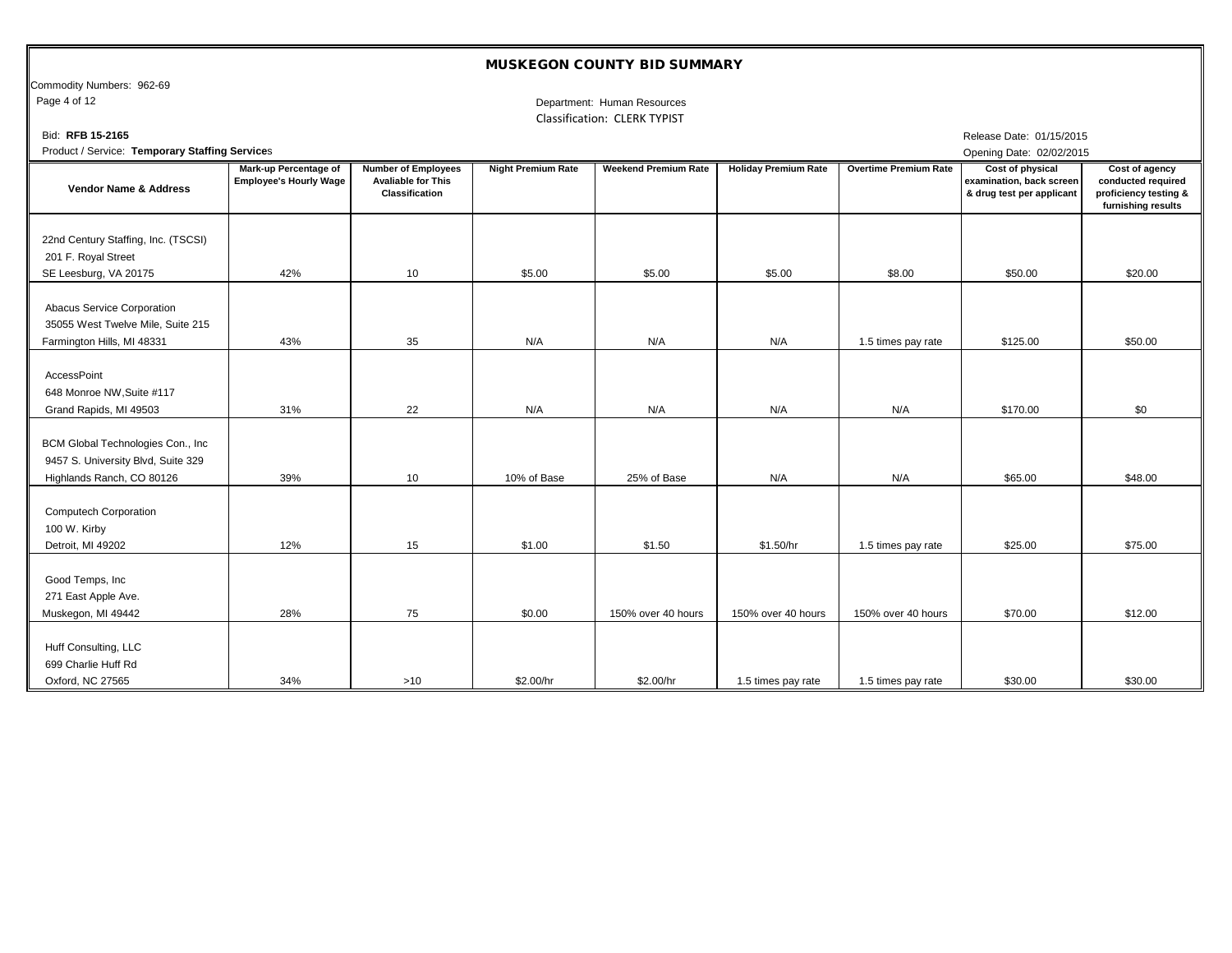Commodity Numbers: 962-69<br>Page 4 of 14

Department: Human Resources Classification: CLERK TYPIST

| Bid: RFB 15-2165                                                                  |                                                        |                                                                           |                                                 |                                                  |                                                 |                                 | Release Date: 01/15/2015                                                  |                                                                                     |
|-----------------------------------------------------------------------------------|--------------------------------------------------------|---------------------------------------------------------------------------|-------------------------------------------------|--------------------------------------------------|-------------------------------------------------|---------------------------------|---------------------------------------------------------------------------|-------------------------------------------------------------------------------------|
| Product / Service: Temporary Staffing Services                                    |                                                        |                                                                           |                                                 |                                                  |                                                 |                                 | Opening Date: 02/02/2015                                                  |                                                                                     |
| <b>Vendor Name &amp; Address</b>                                                  | Mark-up Percentage of<br><b>Employee's Hourly Wage</b> | <b>Number of Employees</b><br><b>Avaliable for This</b><br>Classification | <b>Night Premium Rate</b>                       | <b>Weekend Premium Rate</b>                      | <b>Holiday Premium Rate</b>                     | <b>Overtime Premium Rate</b>    | Cost of physical<br>examination, back screen<br>& drug test per applicant | Cost of agency<br>conducted required<br>proficiency testing &<br>furnishing results |
| Manpower<br>5797 Harvey St.<br>Muskegon, MI 49444                                 | 33%                                                    | $150+$                                                                    | N/A                                             | N/A                                              | Paid By Manpower<br>After 1800 hours            | 1.5 times pay rate              | Drug Screen Included,<br>Physical Exam and<br>Backscreen @ Cost           | \$20.00                                                                             |
| Marko Technologies<br>1 Washington Park, Suite 1303<br>Newark, NJ 07102           | 41%                                                    | 12                                                                        | \$2.00/hr                                       | \$2.00/hr                                        | 2 times pay rate                                | 1.5 times pay rate              | \$150.00                                                                  | \$50.00                                                                             |
| <b>MCM Staffing</b><br>415 W II Mile Rd<br>Madison Heights, Mi 48071              | 46%                                                    | 1000                                                                      | N/A                                             | \$0.00                                           | 2x Standard Bill Rate                           | 1.5x Market Rate<br>x Payrate   | \$95.00                                                                   | \$0                                                                                 |
| P.I.E. Management, LLC<br>120 N Washington Square, Ste 805<br>Lansing, MI 48933   | 28%                                                    | 17                                                                        | \$1.50/hr                                       | \$0.00                                           | 1.5 times pay rate                              | 1.5 times pay rate              | \$50.00                                                                   | \$0.00                                                                              |
| Seville Staffing LLC<br>180 N. Michigan Ave, Suite 1510<br>Chicago, IL 60601      | 41%                                                    | 100                                                                       | <b>Employee Rate</b><br>$\ddot{}$<br>43% markup | <b>Employee Rate</b><br>$\ddot{}$<br>44% mark up | <b>Employee Rate</b><br>$\ddot{}$<br>26% markup | Employee rate<br>x 1.5<br>x130% | \$90.00                                                                   | \$50                                                                                |
| Smart It Pros, Inc.<br>6001 N. Adams Rd. Suite #205<br>Bloomfield Hills, MI 48304 | 25%                                                    | $\overline{4}$                                                            | 1.5 x hourly wage                               | 1.5 x hourly wage                                | 1.5 times pay rate                              | 1.5 times pay rate              | \$159.00                                                                  | \$0                                                                                 |
| Staff Today Inc.<br>21 E. Rowland Ave #313<br>Covina, CA 91723                    | 32%                                                    | 230                                                                       | \$3.50                                          | \$3.50                                           | 1.5 times pay rate                              | 1.5 times pay rate              | \$112.50                                                                  | \$0                                                                                 |
| Vibrus Group, LLC<br>16000 W. Nine Mile Road, Suite 220<br>Southfield, MI 48075   | 49%                                                    | 30                                                                        | \$2.00/hr                                       | \$2.00/hr                                        | 1.5 times pay rate                              | 1.5 times pay rate              | \$162.00                                                                  | \$50.00                                                                             |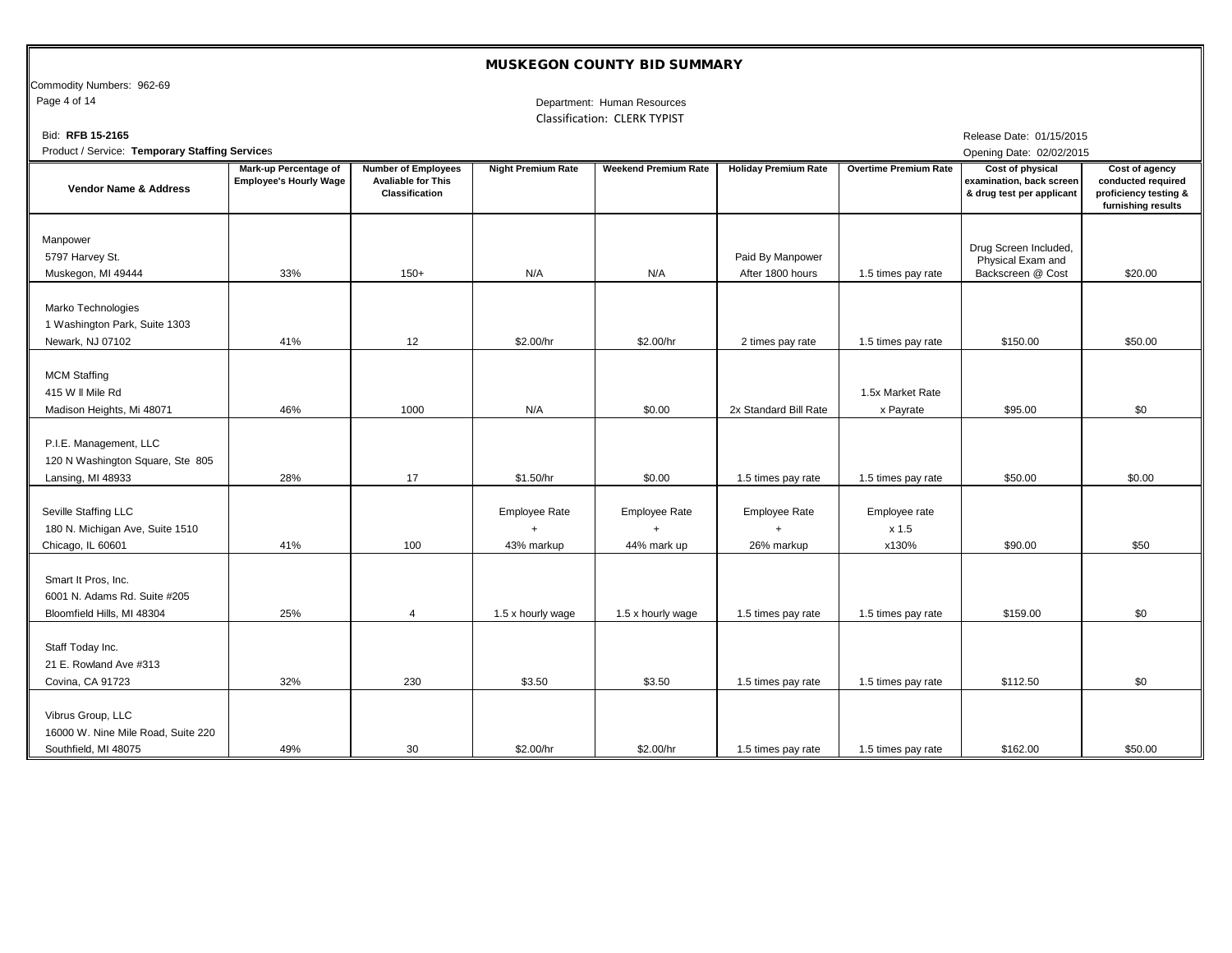Commodity Numbers: 962-69<br>Page 5 of 14

#### Department: Human Resources Classification: SECRETARY

| Bid: RFB 15-2165                                                                                     |                                                        |                                                                           |                           |                             |                             |                              | Release Date: 01/15/2015                                                         |                                                                                     |
|------------------------------------------------------------------------------------------------------|--------------------------------------------------------|---------------------------------------------------------------------------|---------------------------|-----------------------------|-----------------------------|------------------------------|----------------------------------------------------------------------------------|-------------------------------------------------------------------------------------|
| Product / Service: Temporary Staffing Services                                                       |                                                        |                                                                           |                           |                             |                             |                              | Opening Date: 02/02/2015                                                         |                                                                                     |
| <b>Vendor Name &amp; Address</b>                                                                     | Mark-up Percentage of<br><b>Employee's Hourly Wage</b> | <b>Number of Employees</b><br><b>Avaliable for This</b><br>Classification | <b>Night Premium Rate</b> | <b>Weekend Premium Rate</b> | <b>Holiday Premium Rate</b> | <b>Overtime Premium Rate</b> | <b>Cost of physical</b><br>examination, back screen<br>& drug test per applicant | Cost of agency<br>conducted required<br>proficiency testing &<br>furnishing results |
| 22nd Century Staffing, Inc. (TSCSI)<br>201 F. Royal Street<br>SE Leesburg, VA 20175                  | 42%                                                    | 15                                                                        | \$5.00                    | \$5.00                      | \$5.00                      | \$8.00                       | \$50.00                                                                          | \$20.00                                                                             |
| Abacus Service Corporation<br>35055 West Twelve Mile, Suite 215<br>Farmington Hills, MI 48331        | 43%                                                    | 35                                                                        | N/A                       | N/A                         | N/A                         | 1.5 times pay rate           | \$125.00                                                                         | \$50.00                                                                             |
| AccessPoint<br>648 Monroe NW, Suite #117<br>Grand Rapids, MI 49503                                   | 31%                                                    | 22                                                                        | N/A                       | N/A                         | N/A                         | N/A                          | \$170.00                                                                         | \$0                                                                                 |
| BCM Global Technologies Con., Inc<br>9457 S. University Blvd, Suite 329<br>Highlands Ranch, CO 80126 | 39%                                                    | 8                                                                         | 10% of Base               | 25% of Base                 | N/A                         | N/A                          | \$65.00                                                                          | \$48.00                                                                             |
| <b>Computech Corporation</b><br>100 W. Kirby<br>Detroit, MI 49202                                    | 13%                                                    | 15                                                                        | \$1.00                    | \$1.50                      | \$1.50/hr                   | 1.5 times pay rate           | \$25.00                                                                          | \$75.00                                                                             |
| Good Temps, Inc<br>271 East Apple Ave.<br>Muskegon, MI 49442                                         | 28%                                                    | 42                                                                        | \$0.00                    | 150% over 40 hours          | 150% over 40 hours          | 150% over 40 hours           | \$70.00                                                                          | \$12.00                                                                             |
| Huff Consulting, LLC<br>699 Charlie Huff Rd<br>Oxford, NC 27565                                      | 34%                                                    | $>10$                                                                     | \$2.00/hr                 | \$2.00/hr                   | 1.5 times pay rate          | 1.5 times pay rate           | \$30.00                                                                          | \$30.00                                                                             |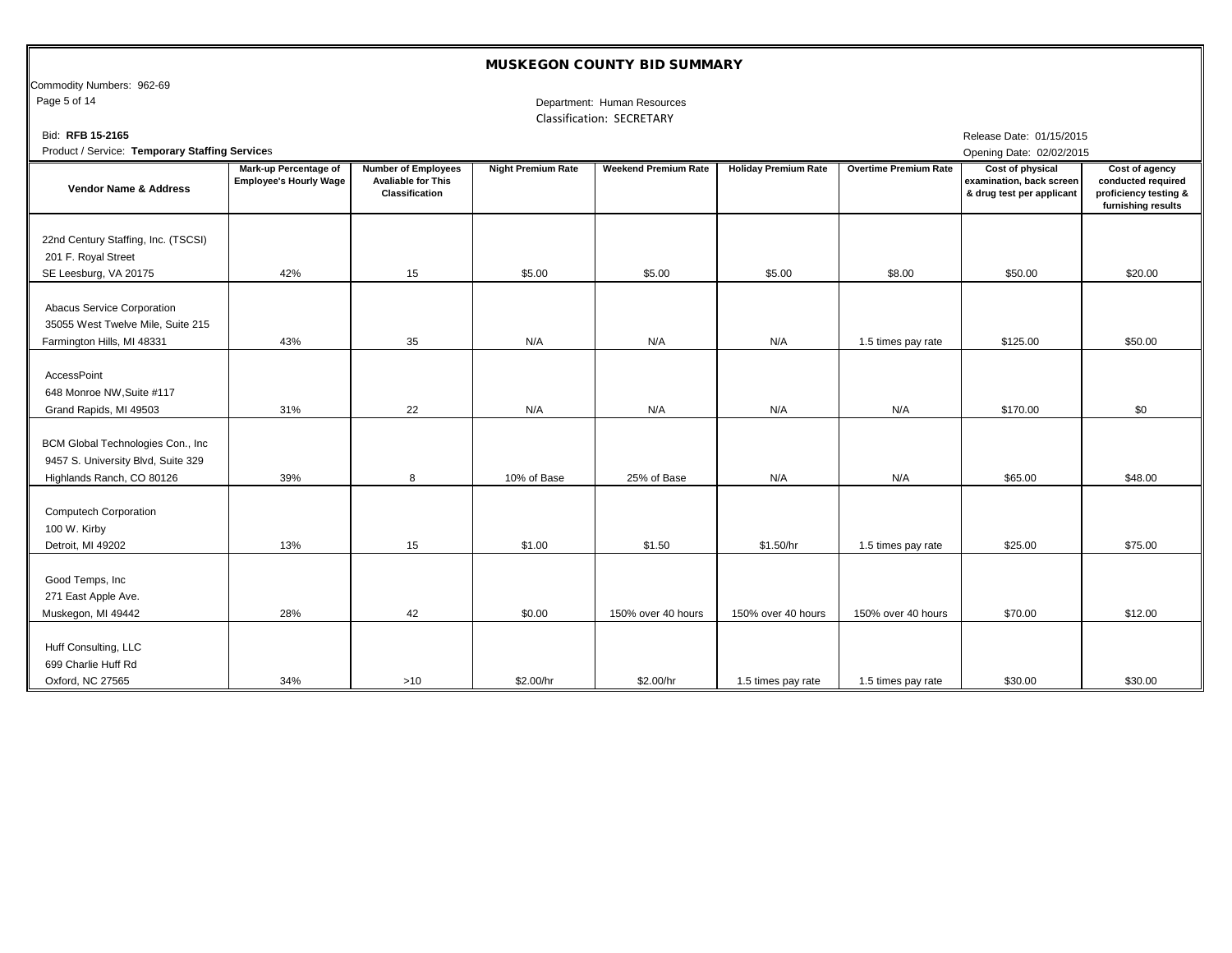Commodity Numbers: 962-69<br>Page 6 of 14

Department: Human Resources Classification: SECRETARY

| Bid: RFB 15-2165                                                                  |                                                               |                                                                           |                                                 |                                                  |                                      |                                 | Release Date: 01/15/2015                                                  |                                                                                     |
|-----------------------------------------------------------------------------------|---------------------------------------------------------------|---------------------------------------------------------------------------|-------------------------------------------------|--------------------------------------------------|--------------------------------------|---------------------------------|---------------------------------------------------------------------------|-------------------------------------------------------------------------------------|
| Product / Service: Temporary Staffing Services                                    |                                                               |                                                                           |                                                 |                                                  |                                      |                                 | Opening Date: 02/02/2015                                                  |                                                                                     |
| <b>Vendor Name &amp; Address</b>                                                  | <b>Mark-up Percentage of</b><br><b>Employee's Hourly Wage</b> | <b>Number of Employees</b><br><b>Avaliable for This</b><br>Classification | <b>Night Premium Rate</b>                       | <b>Weekend Premium Rate</b>                      | <b>Holiday Premium Rate</b>          | <b>Overtime Premium Rate</b>    | Cost of physical<br>examination, back screen<br>& drug test per applicant | Cost of agency<br>conducted required<br>proficiency testing &<br>furnishing results |
| Manpower<br>5797 Harvey St.<br>Muskegon, MI 49444                                 | 33%                                                           | $150+$                                                                    | N/A                                             | N/A                                              | Paid By Manpower<br>After 1800 hours | 1.5 times pay rate              | Drug Screen Included,<br>Physical Exam and<br>Backscreen @ Cost           | \$20.00                                                                             |
| Marko Technologies<br>1 Washington Park, Suite 1303<br>Newark, NJ 07102           | 41%                                                           | 13                                                                        | \$2.00/hr                                       | \$2.00/hr                                        | 2 times pay rate                     | 1.5 times pay rate              | \$150.00                                                                  | \$50.00                                                                             |
| <b>MCM Staffing</b><br>415 W II Mile Rd<br>Madison Heights, Mi 48071              | 46%                                                           | 1000                                                                      | N/A                                             | \$0.00                                           | 2x Standard Bill Rate                | 1.5x Market Rate<br>x Payrate   | \$95.00                                                                   | \$0                                                                                 |
| P.I.E. Management, LLC<br>120 N Washington Square, Ste 805<br>Lansing, MI 48933   | 28%                                                           | 20                                                                        | \$1.50/hr                                       | \$0.00                                           | 1.5 times pay rate                   | 1.5 times pay rate              | \$50.00                                                                   | \$0.00                                                                              |
| Seville Staffing LLC<br>180 N. Michigan Ave, Suite 1510<br>Chicago, IL 60601      | 41%                                                           | 300                                                                       | <b>Employee Rate</b><br>$\ddot{}$<br>43% markup | <b>Employee Rate</b><br>$\ddot{}$<br>44% mark up | <b>Employee Rate</b><br>26% markup   | Employee rate<br>x 1.5<br>x130% | \$90.00                                                                   | \$50                                                                                |
| Smart It Pros, Inc.<br>6001 N. Adams Rd. Suite #205<br>Bloomfield Hills, MI 48304 | 25%                                                           | 6                                                                         | 1.5 times pay rate                              | 1.5 times pay rate                               | 1.5 times pay rate                   | 1.5 times pay rate              | \$159.00                                                                  | \$0                                                                                 |
| Staff Today Inc.<br>21 E. Rowland Ave #313<br>Covina, CA 91723                    | 32%                                                           | >10                                                                       | \$2.00/hr                                       | \$3.50                                           | 1.5 times pay rate                   | 1.5 times pay rate              | \$112.50                                                                  | \$0                                                                                 |
| Vibrus Group, LLC<br>16000 W. Nine Mile Road, Suite 220<br>Southfield, MI 48075   | 49%                                                           | $150+$                                                                    | N/A                                             | \$2.00/hr                                        | 1.5 times pay rate                   | 1.5 times pay rate              | \$162.00                                                                  | \$50.00                                                                             |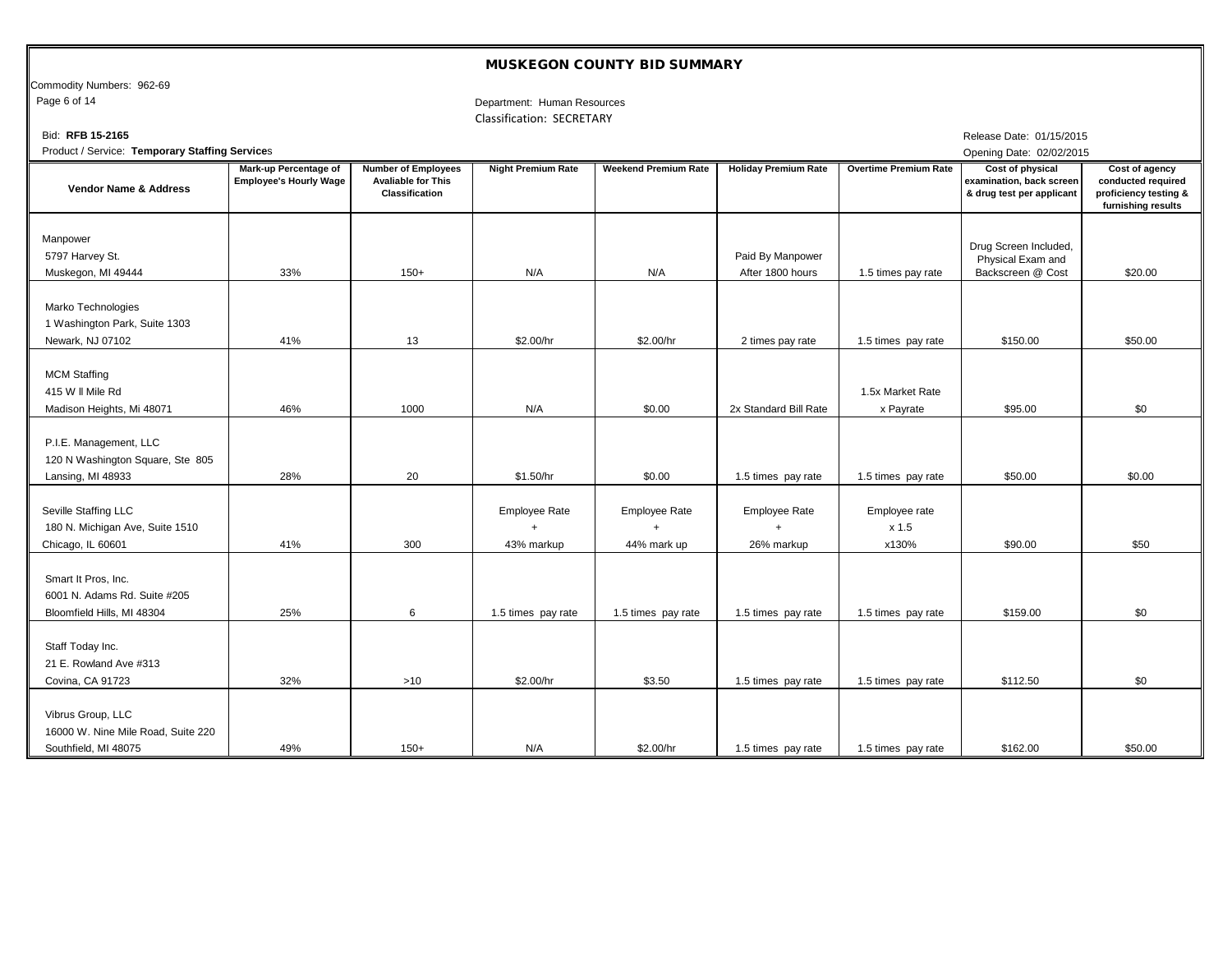Commodity Numbers: 962-69

Page 7 of 14

Classification: ADMINISTRATIVE SECRETARY Department: Human Resources

| Bid: RFB 15-2165                                                                                     |                                                        |                                                                           |                           |                             |                             |                              | Release Date: 01/15/2015                                                  |                                                                                     |
|------------------------------------------------------------------------------------------------------|--------------------------------------------------------|---------------------------------------------------------------------------|---------------------------|-----------------------------|-----------------------------|------------------------------|---------------------------------------------------------------------------|-------------------------------------------------------------------------------------|
| Product / Service: Temporary Staffing Services                                                       |                                                        |                                                                           |                           |                             |                             |                              | Opening Date: 02/02/2015                                                  |                                                                                     |
| <b>Vendor Name &amp; Address</b>                                                                     | Mark-up Percentage of<br><b>Employee's Hourly Wage</b> | <b>Number of Employees</b><br><b>Avaliable for This</b><br>Classification | <b>Night Premium Rate</b> | <b>Weekend Premium Rate</b> | <b>Holiday Premium Rate</b> | <b>Overtime Premium Rate</b> | Cost of physical<br>examination, back screen<br>& drug test per applicant | Cost of agency<br>conducted required<br>proficiency testing &<br>furnishing results |
| 22nd Century Staffing, Inc. (TSCSI)<br>201 F. Royal Street<br>SE Leesburg, VA 20175                  | 42%                                                    | 15                                                                        | \$5.00                    | \$5.00                      | \$5.00                      | \$8.00                       | \$50.00                                                                   | \$20.00                                                                             |
|                                                                                                      |                                                        |                                                                           |                           |                             |                             |                              |                                                                           |                                                                                     |
| Abacus Service Corporation<br>35055 West Twelve Mile, Suite 215<br>Farmington Hills, MI 48331        | 43%                                                    | 40                                                                        | N/A                       | N/A                         | N/A                         | 1.5 times pay rate           | \$125.00                                                                  | \$50.00                                                                             |
| AccessPoint<br>648 Monroe NW, Suite #117<br>Grand Rapids, MI 49503                                   | 31%                                                    | 8                                                                         | N/A                       | N/A                         | N/A                         | N/A                          | \$170.00                                                                  | \$0                                                                                 |
| BCM Global Technologies Con., Inc<br>9457 S. University Blvd, Suite 329<br>Highlands Ranch, CO 80126 | 39%                                                    | 15                                                                        | 10% of Base               | 25% of Base                 | N/A                         | N/A                          | \$65.00                                                                   | \$48.00                                                                             |
| <b>Computech Corporation</b><br>100 W. Kirby<br>Detroit, MI 49202                                    | 13%                                                    | 10                                                                        | \$1.00                    | \$1.50                      | \$1.50/hr                   | 1.5 times pay rate           | \$25.00                                                                   | \$75.00                                                                             |
| Good Temps, Inc<br>271 East Apple Ave.<br>Muskegon, MI 49442                                         | 28%                                                    | 42                                                                        | \$0.00                    | 150% over 40 hours          | 150% over 40 hours          | 150% over 40 hours           | \$70.00                                                                   | \$12.00                                                                             |
| Huff Consulting, LLC<br>699 Charlie Huff Rd<br>Oxford, NC 27565                                      | 34%                                                    | >10                                                                       | \$2.00/hr                 | \$2.00/hr                   | 1.5 times pay rate          | 1.5 times pay rate           | \$30.00                                                                   | \$30.00                                                                             |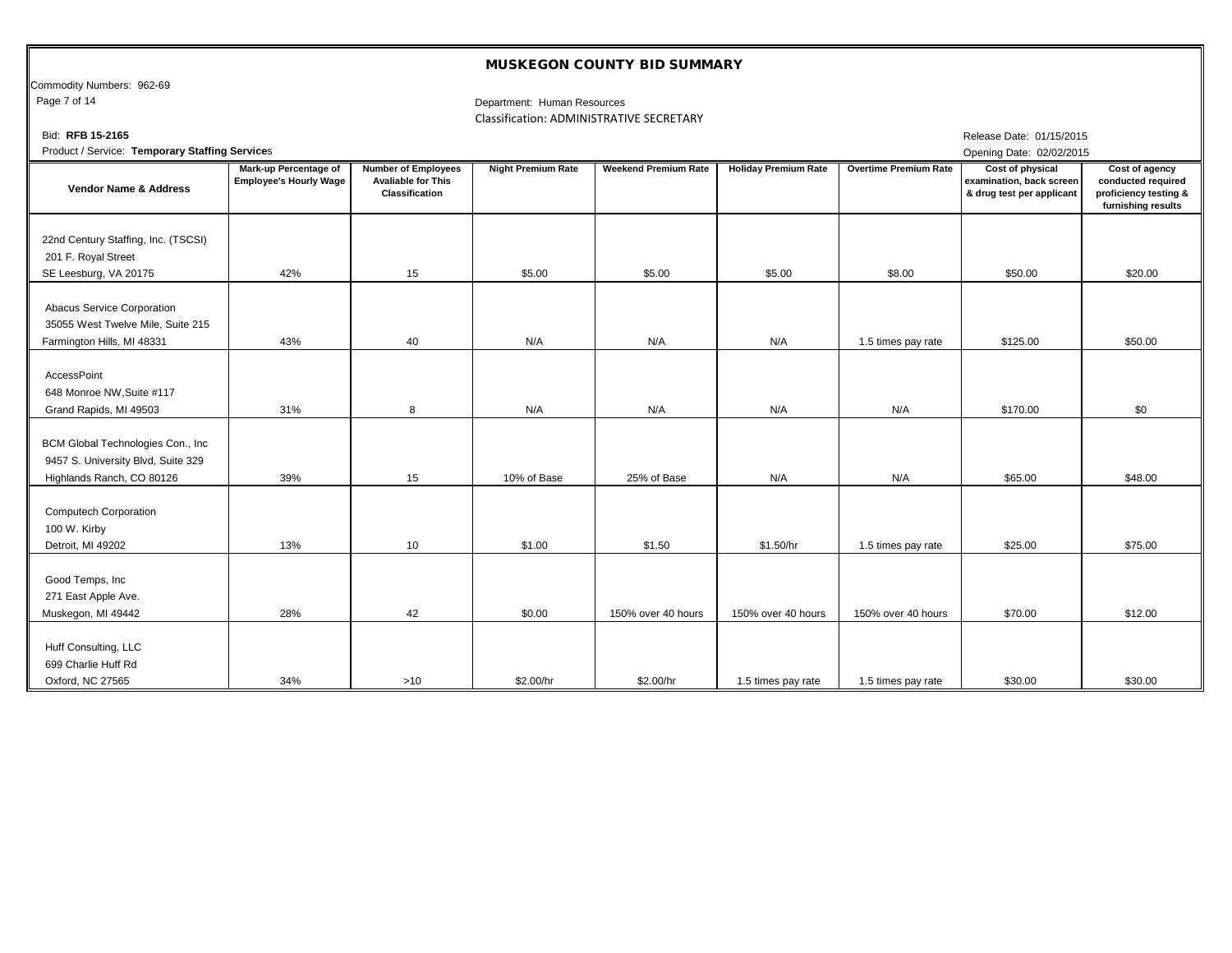Commodity Numbers: 962-69<br>Page 8 of 14

Department: Human Resources Classification: ADMINISTRATIVE SECRETARY

| Bid: RFB 15-2165                                                                  |                                                               |                                                                           |                                                 |                                                  |                                                 |                                 | Release Date: 01/15/2015                                                  |                                                                                     |
|-----------------------------------------------------------------------------------|---------------------------------------------------------------|---------------------------------------------------------------------------|-------------------------------------------------|--------------------------------------------------|-------------------------------------------------|---------------------------------|---------------------------------------------------------------------------|-------------------------------------------------------------------------------------|
| Product / Service: Temporary Staffing Services                                    |                                                               |                                                                           |                                                 |                                                  |                                                 |                                 | Opening Date: 02/02/2015                                                  |                                                                                     |
| <b>Vendor Name &amp; Address</b>                                                  | <b>Mark-up Percentage of</b><br><b>Employee's Hourly Wage</b> | <b>Number of Employees</b><br><b>Avaliable for This</b><br>Classification | <b>Night Premium Rate</b>                       | <b>Weekend Premium Rate</b>                      | <b>Holiday Premium Rate</b>                     | <b>Overtime Premium Rate</b>    | Cost of physical<br>examination, back screen<br>& drug test per applicant | Cost of agency<br>conducted required<br>proficiency testing &<br>furnishing results |
| Manpower<br>5797 Harvey St.<br>Muskegon, MI 49444                                 | 33%                                                           | $150+$                                                                    | N/A                                             | N/A                                              | Paid By Manpower<br>After 1800 hours            | 1.5 times pay rate              | Drug Screen Included,<br>Physical Exam and<br>Backscreen @ Cost           | \$20.00                                                                             |
| Marko Technologies<br>1 Washington Park, Suite 1303<br>Newark, NJ 07102           | 41%                                                           | 13                                                                        | \$2.00/hr                                       | \$2.00/hr                                        | 2 times pay rate                                | 1.5 times pay rate              | \$150.00                                                                  | \$50.00                                                                             |
| <b>MCM Staffing</b><br>415 W II Mile Rd<br>Madison Heights, Mi 48071              | 46%                                                           | 1000                                                                      | N/A                                             | \$0.00                                           | 2x Standard Bill Rate                           | 1.5x Market Rate<br>x Payrate   | \$95.00                                                                   | \$0                                                                                 |
| P.I.E. Management, LLC<br>120 N Washington Square, Ste 805<br>Lansing, MI 48933   | 28%                                                           | 18                                                                        | \$1.50/hr                                       | \$0.00                                           | 1.5 times pay rate                              | 1.5 times pay rate              | \$50.00                                                                   | \$0.00                                                                              |
| Seville Staffing LLC<br>180 N. Michigan Ave, Suite 1510<br>Chicago, IL 60601      | 41%                                                           | 220                                                                       | <b>Employee Rate</b><br>$\ddot{}$<br>43% markup | <b>Employee Rate</b><br>$\ddot{}$<br>44% mark up | <b>Employee Rate</b><br>$\ddot{}$<br>26% markup | Employee rate<br>x 1.5<br>x130% | \$90.00                                                                   | \$50                                                                                |
| Smart It Pros, Inc.<br>6001 N. Adams Rd. Suite #205<br>Bloomfield Hills, MI 48304 | 25%                                                           | 6                                                                         | 1.5 times pay rate                              | 1.5 times pay rate                               | 1.5 times pay rate                              | 1.5 times pay rate              | \$159.00                                                                  | \$0                                                                                 |
| Staff Today Inc.<br>21 E. Rowland Ave #313<br>Covina, CA 91723                    | 32%                                                           | 400                                                                       | \$3.50                                          | \$3.50                                           | 1.5 times pay rate                              | 1.5 times pay rate              | \$112.50                                                                  | \$0                                                                                 |
| Vibrus Group, LLC<br>16000 W. Nine Mile Road, Suite 220<br>Southfield, MI 48075   | 49%                                                           | 30                                                                        | \$2.00/hr                                       | \$2.00/hr                                        | 1.5 times pay rate                              | 1.5 times pay rate              | \$162.00                                                                  | \$50.00                                                                             |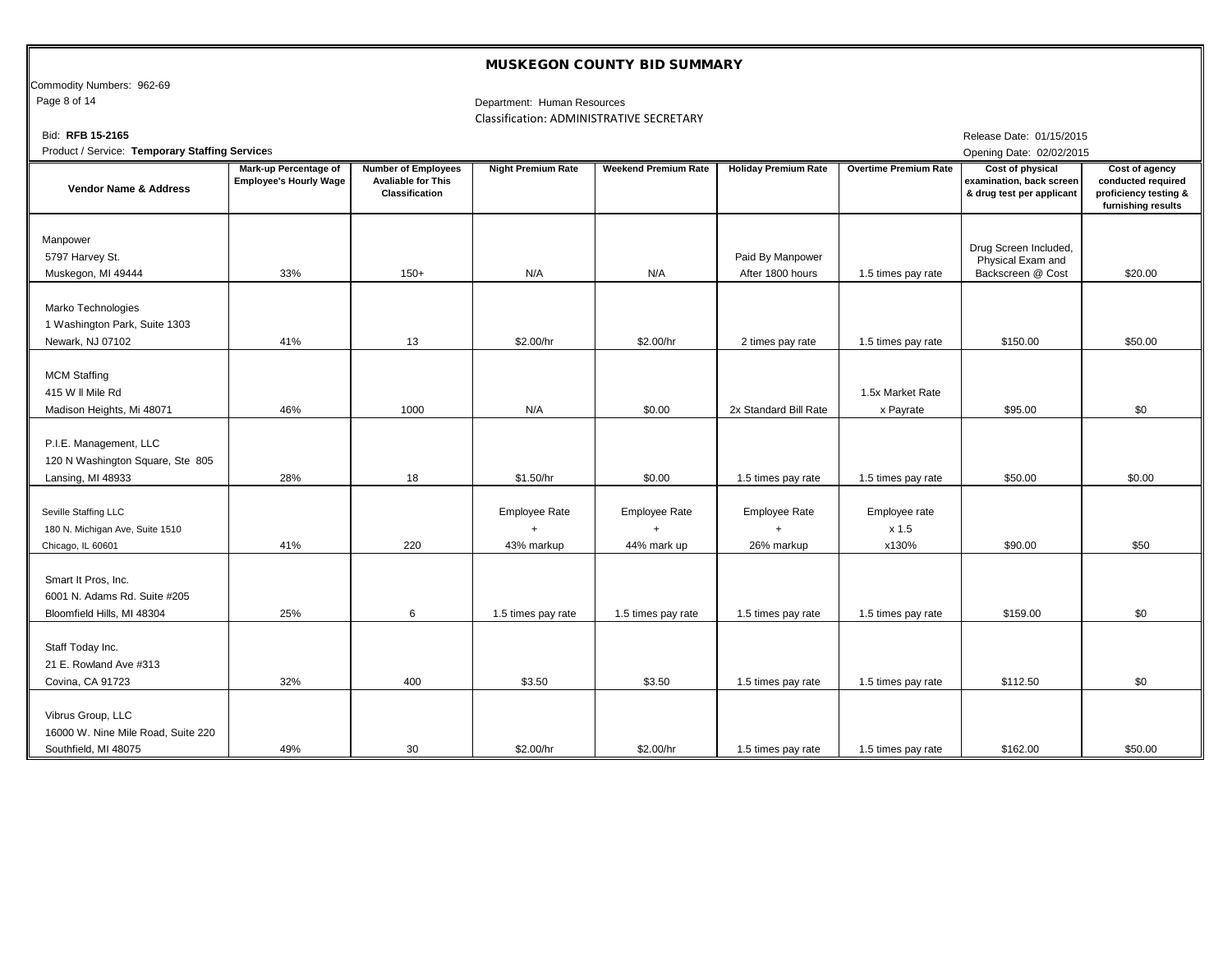Commodity Numbers: 962-69<br>Page 9 of 14

Department: Human Resources Classification: LEGAL SECRETARY

| Bid: RFB 15-2165                                                                                      |                                                        |                                                                           |                           |                             |                             |                              | Release Date: 01/15/2015                                                  |                                                                                     |
|-------------------------------------------------------------------------------------------------------|--------------------------------------------------------|---------------------------------------------------------------------------|---------------------------|-----------------------------|-----------------------------|------------------------------|---------------------------------------------------------------------------|-------------------------------------------------------------------------------------|
| Product / Service: Temporary Staffing Services                                                        |                                                        |                                                                           |                           |                             |                             |                              | Opening Date: 02/02/2015                                                  |                                                                                     |
| <b>Vendor Name &amp; Address</b>                                                                      | Mark-up Percentage of<br><b>Employee's Hourly Wage</b> | <b>Number of Employees</b><br><b>Avaliable for This</b><br>Classification | <b>Night Premium Rate</b> | <b>Weekend Premium Rate</b> | <b>Holiday Premium Rate</b> | <b>Overtime Premium Rate</b> | Cost of physical<br>examination, back screen<br>& drug test per applicant | Cost of agency<br>conducted required<br>proficiency testing &<br>furnishing results |
| 22nd Century Staffing, Inc. (TSCSI)<br>201 F. Royal Street<br>SE Leesburg, VA 20175                   | 42%                                                    | 15                                                                        | \$5.00                    | \$5.00                      | \$5.00                      | \$8.00                       | \$50.00                                                                   | \$20.00                                                                             |
| Abacus Service Corporation<br>35055 West Twelve Mile, Suite 215<br>Farmington Hills, MI 48331         | 43%                                                    | 40                                                                        | N/A                       | N/A                         | N/A                         | 1.5 times pay rate           | \$125.00                                                                  | \$50.00                                                                             |
| AccessPoint<br>648 Monroe NW, Suite #117<br>Grand Rapids, MI 49503                                    | 31%                                                    | 8                                                                         | N/A                       | N/A                         | N/A                         | N/A                          | \$170.00                                                                  | \$0                                                                                 |
| BCM Global Technologies Con., Inc.<br>9457 S. University Blvd, Suite 329<br>Highlands Ranch, CO 80126 | 39%                                                    | 15                                                                        | 10% of Base               | 25% of Base                 | N/A                         | N/A                          | \$65.00                                                                   | \$48.00                                                                             |
| <b>Computech Corporation</b><br>100 W. Kirby<br>Detroit, MI 49202                                     | 13%                                                    | 10                                                                        | \$1.00                    | \$1.50                      | 1.5 times pay rate          | 1.5 times pay rate           | \$25.00                                                                   | \$75.00                                                                             |
| Good Temps, Inc<br>271 East Apple Ave.<br>Muskegon, MI 49442                                          | 28%                                                    | 42                                                                        | \$0.00                    | 150% over 40 hours          | 150% over 40 hours          | 150% over 40 hours           | \$70.00                                                                   | \$12.00                                                                             |
| Huff Consulting, LLC<br>699 Charlie Huff Rd<br>Oxford, NC 27565                                       | 34%                                                    | >10                                                                       | \$2.00/hr                 | \$2.00/hr                   | 1.5 times pay rate          | 1.5 times pay rate           | \$30.00                                                                   | \$30.00                                                                             |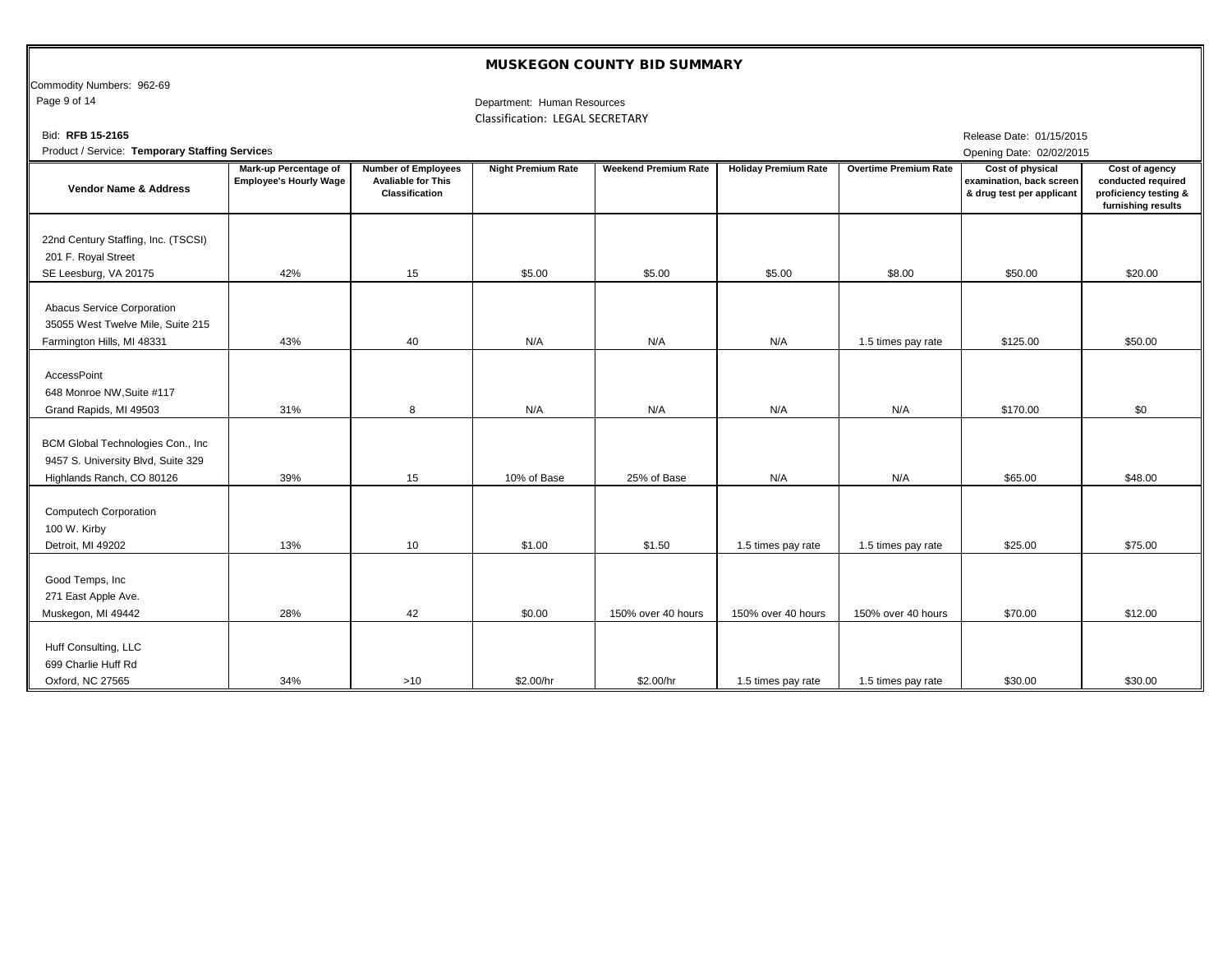Commodity Numbers: 962-69<br>Page 10 of 14

Department: Human Resources Classification: LEGAL SECRETARY

| Bid: RFB 15-2165                                                                  |                                                        |                                                                           |                                                 |                                                  |                                                 |                                 | Release Date: 01/15/2015                                                  |                                                                                     |
|-----------------------------------------------------------------------------------|--------------------------------------------------------|---------------------------------------------------------------------------|-------------------------------------------------|--------------------------------------------------|-------------------------------------------------|---------------------------------|---------------------------------------------------------------------------|-------------------------------------------------------------------------------------|
| Product / Service: Temporary Staffing Services                                    |                                                        |                                                                           |                                                 |                                                  |                                                 |                                 | Opening Date: 02/02/2015                                                  |                                                                                     |
| <b>Vendor Name &amp; Address</b>                                                  | Mark-up Percentage of<br><b>Employee's Hourly Wage</b> | <b>Number of Employees</b><br><b>Avaliable for This</b><br>Classification | <b>Night Premium Rate</b>                       | <b>Weekend Premium Rate</b>                      | <b>Holiday Premium Rate</b>                     | <b>Overtime Premium Rate</b>    | Cost of physical<br>examination, back screen<br>& drug test per applicant | Cost of agency<br>conducted required<br>proficiency testing &<br>furnishing results |
| Manpower<br>5797 Harvey St.<br>Muskegon, MI 49444                                 | 33%                                                    | $150+$                                                                    | N/A                                             | N/A                                              | Paid By Manpower<br>After 1800 hours            | 1.5 times pay rate              | Drug Screen Included,<br>Physical Exam and<br>Backscreen @ Cost           | \$20.00                                                                             |
| Marko Technologies<br>1 Washington Park, Suite 1303<br>Newark, NJ 07102           | 41%                                                    | 13                                                                        | \$2.00/hr                                       | \$2.00/hr                                        | 2 times pay rate                                | 1.5 times pay rate              | \$150.00                                                                  | \$50.00                                                                             |
| <b>MCM Staffing</b><br>415 W II Mile Rd<br>Madison Heights, Mi 48071              | 46%                                                    | 1000                                                                      | N/A                                             | \$0.00                                           | 2x Standard Bill Rate                           | 1.5x Market Rate<br>x Payrate   | \$95.00                                                                   | \$0                                                                                 |
| P.I.E. Management, LLC<br>120 N Washington Square, Ste 805<br>Lansing, MI 48933   | 28%                                                    | 18                                                                        | \$1.50/hr                                       | \$0.00                                           | 1.5 times pay rate                              | 1.5 times pay rate              | \$50.00                                                                   | \$0.00                                                                              |
| Seville Staffing LLC<br>180 N. Michigan Ave, Suite 1510<br>Chicago, IL 60601      | 41%                                                    | 220                                                                       | <b>Employee Rate</b><br>$\ddot{}$<br>43% markup | <b>Employee Rate</b><br>$\ddot{}$<br>44% mark up | <b>Employee Rate</b><br>$\ddot{}$<br>26% markup | Employee rate<br>x 1.5<br>x130% | \$90.00                                                                   | \$50                                                                                |
| Smart It Pros, Inc.<br>6001 N. Adams Rd. Suite #205<br>Bloomfield Hills, MI 48304 | 25%                                                    | 6                                                                         | 1.5 times pay rate                              | 1.5 times pay rate                               | 1.5 times pay rate                              | 1.5 times pay rate              | \$159.00                                                                  | \$0                                                                                 |
| Staff Today Inc.<br>21 E. Rowland Ave #313<br>Covina, CA 91723                    | 32%                                                    | 80                                                                        | \$3.50                                          | \$3.50                                           | 1.5 times pay rate                              | 1.5 times pay rate              | \$112.50                                                                  | \$0                                                                                 |
| Vibrus Group, LLC<br>16000 W. Nine Mile Road, Suite 220<br>Southfield. MI 48075   | 49%                                                    | 10                                                                        | \$2.00/hr                                       | \$2.00/hr                                        | 1.5 times pay rate                              | 1.5 times pay rate              | \$162.00                                                                  | \$50.00                                                                             |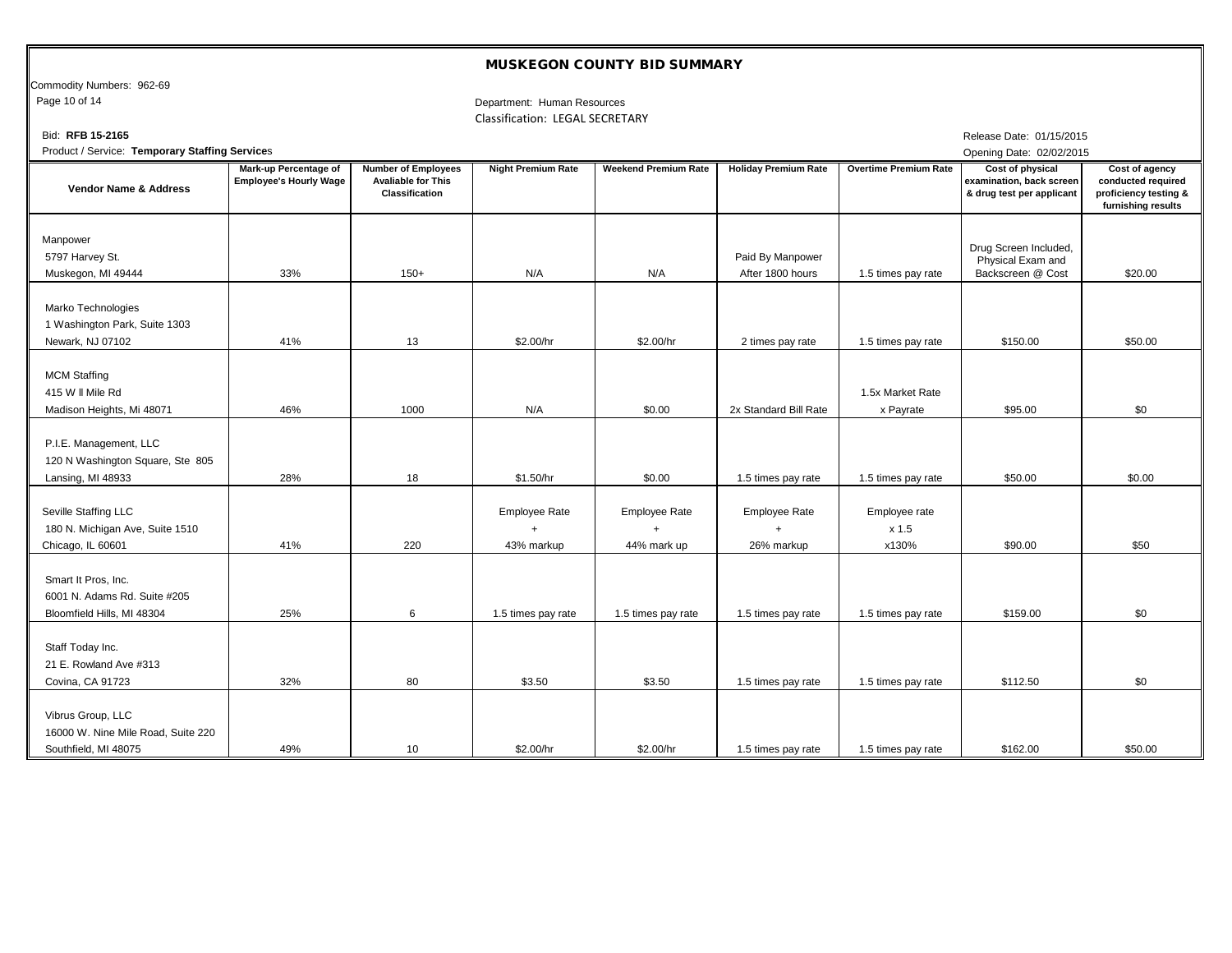Commodity Numbers: 962-69<br>Page 11 of 14

Department: Human Resources Classification: COURT CLERK

| Bid: RFB 15-2165                                                                                      |                                                               |                                                                           |                           |                             |                             |                              | Release Date: 01/15/2015                                                         |                                                                                     |
|-------------------------------------------------------------------------------------------------------|---------------------------------------------------------------|---------------------------------------------------------------------------|---------------------------|-----------------------------|-----------------------------|------------------------------|----------------------------------------------------------------------------------|-------------------------------------------------------------------------------------|
| Product / Service: Temporary Staffing Services                                                        |                                                               |                                                                           |                           |                             |                             |                              | Opening Date: 02/02/2015                                                         |                                                                                     |
| <b>Vendor Name &amp; Address</b>                                                                      | <b>Mark-up Percentage of</b><br><b>Employee's Hourly Wage</b> | <b>Number of Employees</b><br><b>Avaliable for This</b><br>Classification | <b>Night Premium Rate</b> | <b>Weekend Premium Rate</b> | <b>Holiday Premium Rate</b> | <b>Overtime Premium Rate</b> | <b>Cost of physical</b><br>examination, back screen<br>& drug test per applicant | Cost of agency<br>conducted required<br>proficiency testing &<br>furnishing results |
| 22nd Century Staffing, Inc. (TSCSI)<br>201 F. Royal Street<br>SE Leesburg, VA 20175                   | 42%                                                           | 15                                                                        | \$5.00                    | \$5.00                      | \$5.00                      | \$8.00                       | \$50.00                                                                          | \$20.00                                                                             |
| Abacus Service Corporation<br>35055 West Twelve Mile, Suite 215<br>Farmington Hills, MI 48331         | 43%                                                           | 30                                                                        | N/A                       | N/A                         | N/A                         | 1.5 times pay rate           | \$125.00                                                                         | \$50.00                                                                             |
| AccessPoint<br>648 Monroe NW, Suite #117<br>Grand Rapids, MI 49503                                    | 31%                                                           | 22                                                                        | N/A                       | N/A                         | N/A                         | N/A                          | \$170.00                                                                         | \$0                                                                                 |
| BCM Global Technologies Con., Inc.<br>9457 S. University Blvd, Suite 329<br>Highlands Ranch, CO 80126 | 39%                                                           | $\overline{7}$                                                            | 10% of Base               | 25% of Base                 | N/A                         | N/A                          | \$65.00                                                                          | \$48.00                                                                             |
| <b>Computech Corporation</b><br>100 W. Kirby<br>Detroit, MI 49202                                     | 13%                                                           | 5                                                                         | \$1.00                    | \$1.50                      | 1.5 times pay rate          | 1.5 times pay rate           | \$25.00                                                                          | \$75.00                                                                             |
| Good Temps, Inc<br>271 East Apple Ave.<br>Muskegon, MI 49442                                          | 28%                                                           | 12                                                                        | \$0.00                    | 150% over 40 hours          | 150% over 40 hours          | 150% over 40 hours           | \$70.00                                                                          | \$12.00                                                                             |
| Huff Consulting, LLC<br>699 Charlie Huff Rd<br>Oxford, NC 27565                                       | 34%                                                           | >10                                                                       | \$2.00/hr                 | \$2.00/hr                   | 1.5 times pay rate          | 1.5 times pay rate           | \$30.00                                                                          | \$30.00                                                                             |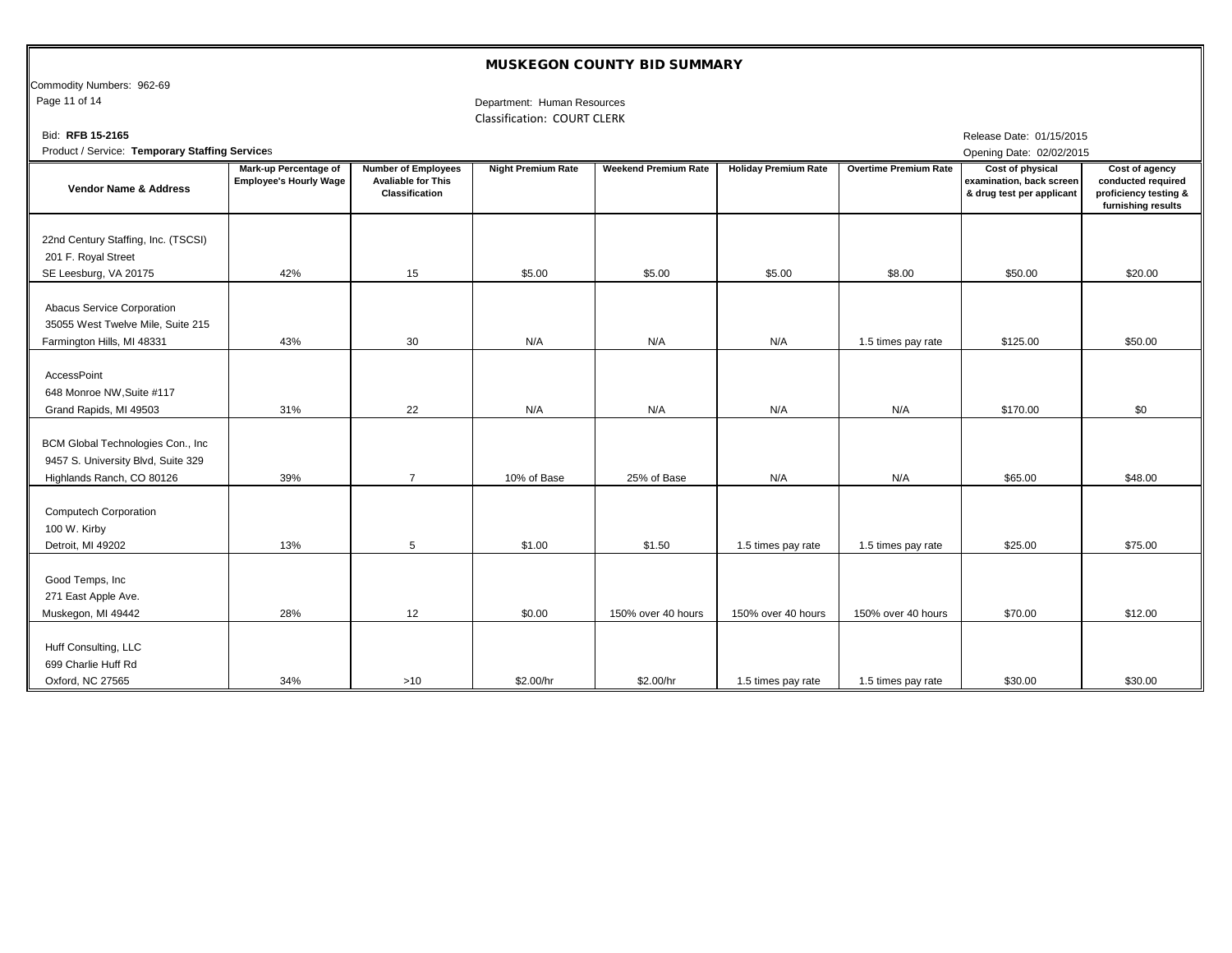Commodity Numbers: 962-69<br>Page 12 of 14

Department: Human Resources Classification: COURT CLERK

| Bid: RFB 15-2165                                                                  |                                                               |                                                                           |                                                 |                                            |                                      |                                 | Release Date: 01/15/2015                                                         |                                                                                     |
|-----------------------------------------------------------------------------------|---------------------------------------------------------------|---------------------------------------------------------------------------|-------------------------------------------------|--------------------------------------------|--------------------------------------|---------------------------------|----------------------------------------------------------------------------------|-------------------------------------------------------------------------------------|
| Product / Service: Temporary Staffing Services                                    |                                                               |                                                                           |                                                 |                                            |                                      |                                 | Opening Date: 02/02/2015                                                         |                                                                                     |
| <b>Vendor Name &amp; Address</b>                                                  | <b>Mark-up Percentage of</b><br><b>Employee's Hourly Wage</b> | <b>Number of Employees</b><br><b>Avaliable for This</b><br>Classification | <b>Night Premium Rate</b>                       | <b>Weekend Premium Rate</b>                | <b>Holiday Premium Rate</b>          | <b>Overtime Premium Rate</b>    | <b>Cost of physical</b><br>examination, back screen<br>& drug test per applicant | Cost of agency<br>conducted required<br>proficiency testing &<br>furnishing results |
| Manpower<br>5797 Harvey St.<br>Muskegon, MI 49444                                 | 33%                                                           | $150+$                                                                    | N/A                                             | N/A                                        | Paid By Manpower<br>After 1800 hours | 1.5 times pay rate              | Drug Screen Included,<br>Physical Exam and<br>Backscreen @ Cost                  | \$20.00                                                                             |
| Marko Technologies<br>1 Washington Park, Suite 1303<br>Newark, NJ 07102           | 41%                                                           | 13                                                                        | \$2.00/hr                                       | \$2.00/hr                                  | 2 times pay rate                     | 1.5 times pay rate              | \$150.00                                                                         | \$50.00                                                                             |
| <b>MCM Staffing</b><br>415 W II Mile Rd<br>Madison Heights, Mi 48071              | 46%                                                           | 1000                                                                      | N/A                                             | \$0.00                                     | 2 times pay rate                     | 1.5x Market Rate<br>x Payrate   | \$95.00                                                                          | \$0                                                                                 |
| P.I.E. Management, LLC<br>120 N Washington Square, Ste 805<br>Lansing, MI 48933   | 28%                                                           | 18                                                                        | \$1.50/hr                                       | \$0.00                                     | 1.5 times pay rate                   | 1.5 times pay rate              | \$50.00                                                                          | \$0.00                                                                              |
| Seville Staffing LLC<br>180 N. Michigan Ave, Suite 1510<br>Chicago, IL 60601      | 41%                                                           | 220                                                                       | <b>Employee Rate</b><br>$\ddot{}$<br>43% markup | <b>Employee Rate</b><br>$+$<br>44% mark up | <b>Employee Rate</b><br>26% markup   | Employee rate<br>x 1.5<br>x130% | \$90.00                                                                          | \$50                                                                                |
| Smart It Pros, Inc.<br>6001 N. Adams Rd. Suite #205<br>Bloomfield Hills, MI 48304 | 25%                                                           | 6                                                                         | 1.5 times pay rate                              | 1.5 times pay rate                         | 1.5 times pay rate                   | 1.5 times pay rate              | \$159.00                                                                         | \$0                                                                                 |
| Staff Today Inc.<br>21 E. Rowland Ave #313<br>Covina, CA 91723                    | 32%                                                           | 50                                                                        | \$3.50                                          | \$3.50                                     | 1.5 times pay rate                   | 1.5 times pay rate              | \$112.50                                                                         | \$0                                                                                 |
| Vibrus Group, LLC<br>16000 W. Nine Mile Road, Suite 220<br>Southfield, MI 48075   | 49%                                                           | 10                                                                        | \$2.00/hr                                       | \$2.00/hr                                  | 1.5 times pay rate                   | 1.5 times pay rate              | \$162.00                                                                         | \$50.00                                                                             |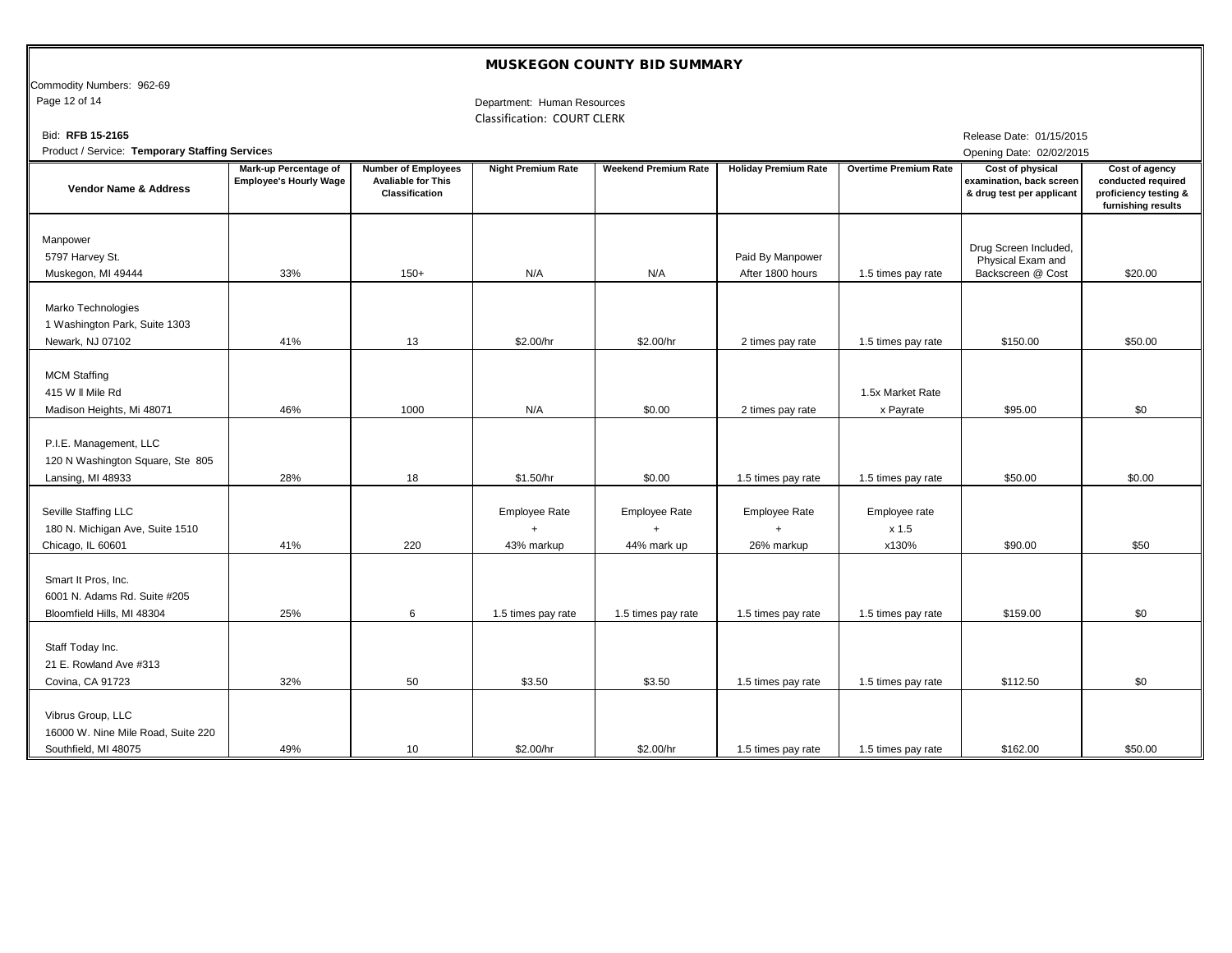Commodity Numbers: 962-69<br>Page 13 of 14

#### Department: Human Resources

Classificationn: OTHER SIMILAR CLASSIFICATIONS IN THE CLERICAL OCCUPATIONAL GROUP

| Bid: RFB 15-2165                                                                                      |                                                                                  |                                                                                                                 |                           |                             |                             |                              | Release Date: 01/15/2015                                                  |                                                                                     |  |  |  |
|-------------------------------------------------------------------------------------------------------|----------------------------------------------------------------------------------|-----------------------------------------------------------------------------------------------------------------|---------------------------|-----------------------------|-----------------------------|------------------------------|---------------------------------------------------------------------------|-------------------------------------------------------------------------------------|--|--|--|
| Product / Service: Temporary Staffing Services<br>Opening Date: 02/02/2015                            |                                                                                  |                                                                                                                 |                           |                             |                             |                              |                                                                           |                                                                                     |  |  |  |
| <b>Vendor Name &amp; Address</b>                                                                      | Mark-up Percentage if<br><b>County Identifies</b><br><b>Individual to Agency</b> | <b>Mark-up Percentage if</b><br><b>Agency Provides</b><br><b>Individual Through its</b><br><b>Own Resources</b> | <b>Night Premium Rate</b> | <b>Weekend Premium Rate</b> | <b>Holiday Premium Rate</b> | <b>Overtime Premium Rate</b> | Cost of physical<br>examination, back screen<br>& drug test per applicant | Cost of agency<br>conducted required<br>proficiency testing &<br>furnishing results |  |  |  |
| 22nd Century Staffing, Inc. (TSCSI)<br>201 F. Royal Street<br>SE Leesburg, VA 20175                   | 30%                                                                              | 40%                                                                                                             | \$5.00                    | \$5.00                      | \$5.00                      | \$8.00                       | \$50.00                                                                   | \$20.00                                                                             |  |  |  |
| Abacus Service Corporation<br>35055 West Twelve Mile, Suite 215<br>Farmington Hills, MI 48331         | 43%                                                                              | 32%                                                                                                             | N/A                       | N/A                         | N/A                         | 1.5 times pay rate           | \$125.00                                                                  | \$50.00                                                                             |  |  |  |
| <b>AccessPoint</b><br>648 Monroe NW, Suite #117<br>Grand Rapids, MI 49503                             | 31%                                                                              | 31%                                                                                                             | N/A                       | N/A                         | N/A                         | N/A                          | \$170.00                                                                  | \$0                                                                                 |  |  |  |
| BCM Global Technologies Con., Inc.<br>9457 S. University Blvd, Suite 329<br>Highlands Ranch, CO 80126 | 28%                                                                              | 39%                                                                                                             | 10% of Base               | 25% of Base                 | N/A                         | N/A                          | \$65.00                                                                   | \$48.00                                                                             |  |  |  |
| <b>Computech Corporation</b><br>100 W. Kirby<br>Detroit, MI 49202                                     | 15%                                                                              | 15%                                                                                                             | \$1.00                    | \$1.50                      | 1.5 times pay rate          | 1.5 times pay rate           | \$25.00                                                                   | \$75.00                                                                             |  |  |  |
| Good Temps, Inc<br>271 East Apple Ave.<br>Muskegon, MI 49442                                          | 28%                                                                              | 28%                                                                                                             | \$0.00                    | 150% over 40 hours          | 150% over 40 hours          | 150% over 40 hours           | \$70.00                                                                   | \$12.00                                                                             |  |  |  |
| Huff Consulting, LLC<br>699 Charlie Huff Rd<br>Oxford, NC 27565                                       | 30%                                                                              | 34%                                                                                                             | \$2.00/hr                 | \$2.00/hr                   | 1.5 times pay rate          | 1.5 times pay rate           | \$30.00                                                                   | \$30.00                                                                             |  |  |  |